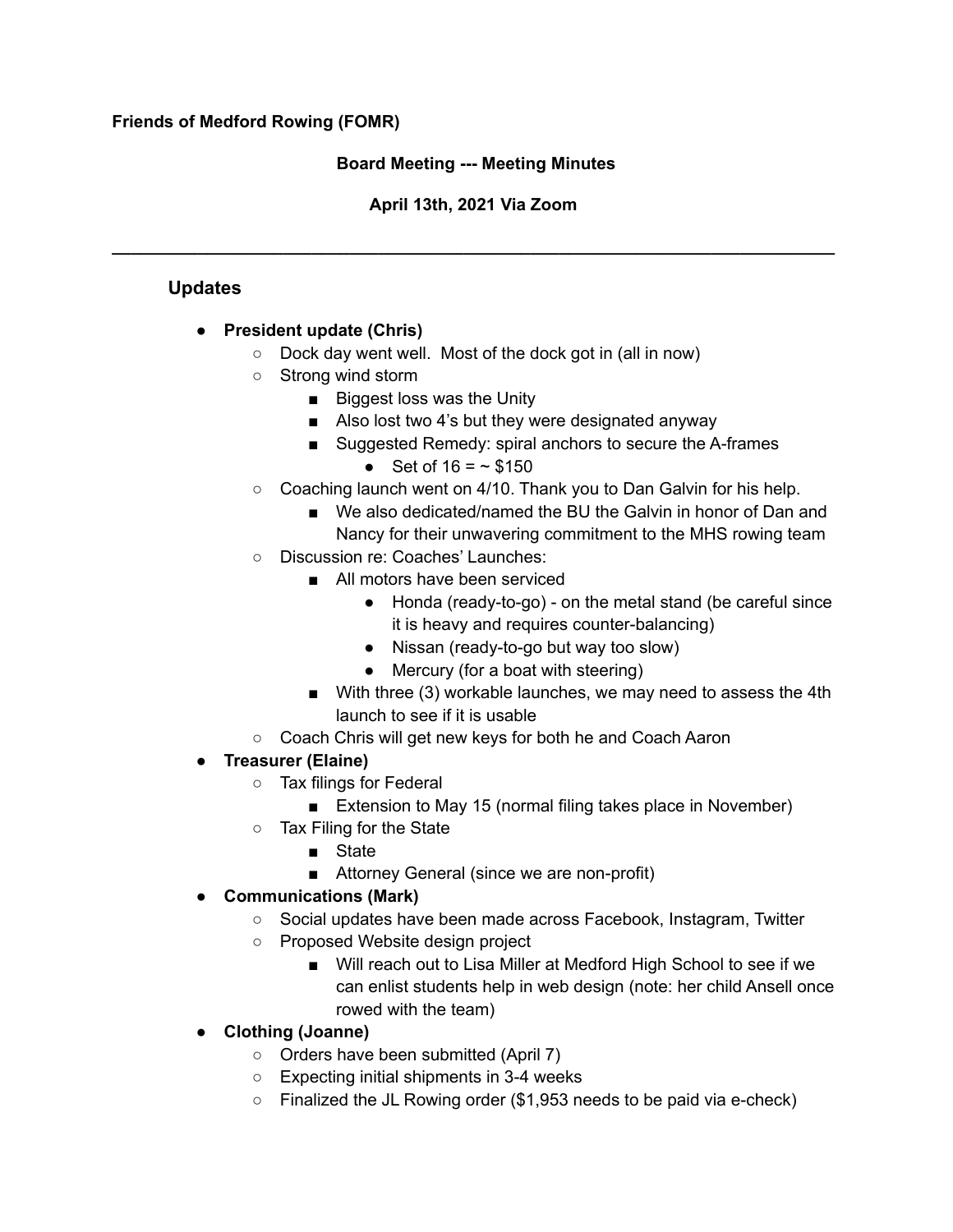- 23 items ordered
- Unis, Compression Shorts, etc.
- Will take 7-8 weeks to arrive
- **● Boys' Team Update (Coach Chris)**
	- All four of the boys' boats are rigged
	- We can run four 4's
		- Having an 8-person boat may be too risky if someone becomes unavailable
	- We may have a cohort of 6 novices
	- Aiming to organize the boat yard
	- $\circ$  Looking to get rowers in the water by Friday and will assign cohorts based on approved athletes (clearance according to typical standards as well as COVID tests -- guidelines set by Dr. Kathryn Calpino)
	- Coach Chris is looking to arrange morning practices during school break
		- To be eligible for these practice sessions during school vacation, student must have been tested on 4/14 or 4/15
	- Candidate for Boys' Novice Coach was contacted but health issues prevent him from taking the position
		- Novice Position remains open
	- John Intoppa is available Mon, Wed, Fridays to help with coaching
	- Update on State competitions
		- If competition does not happen, then we may be able to conduct competitions locally on Mystic
			- Aaron: Somerville is only rowing 1's
- Team communications: Coach Chris communicates through his captains
- **● Girls' Team Update (Coach Aaron, Coach Sarah)**
	- Team communications:
		- Aaron and Sarah use email on a regular basis his athletes (excel sheets are used
		- Every sunday, Aaron sends out a sheet for upcoming week practices with weather outlook etc.
	- We rigged the Galvin and the Vinnie
	- Cohorts:
		- We only have 7 rowers and 2 coxswains
			- Every day there is a different set and it gets rotated
			- We've been on the water for 2 days now
		- Sarah has about 14 novices and we got the approval to use the 8-person boat (we'll have a larger cohort and will rotate from a group of 9)
			- We have four (4) girls seeking a coxswain role
- **● Given these numbers, we aim for getting six (6) boats**